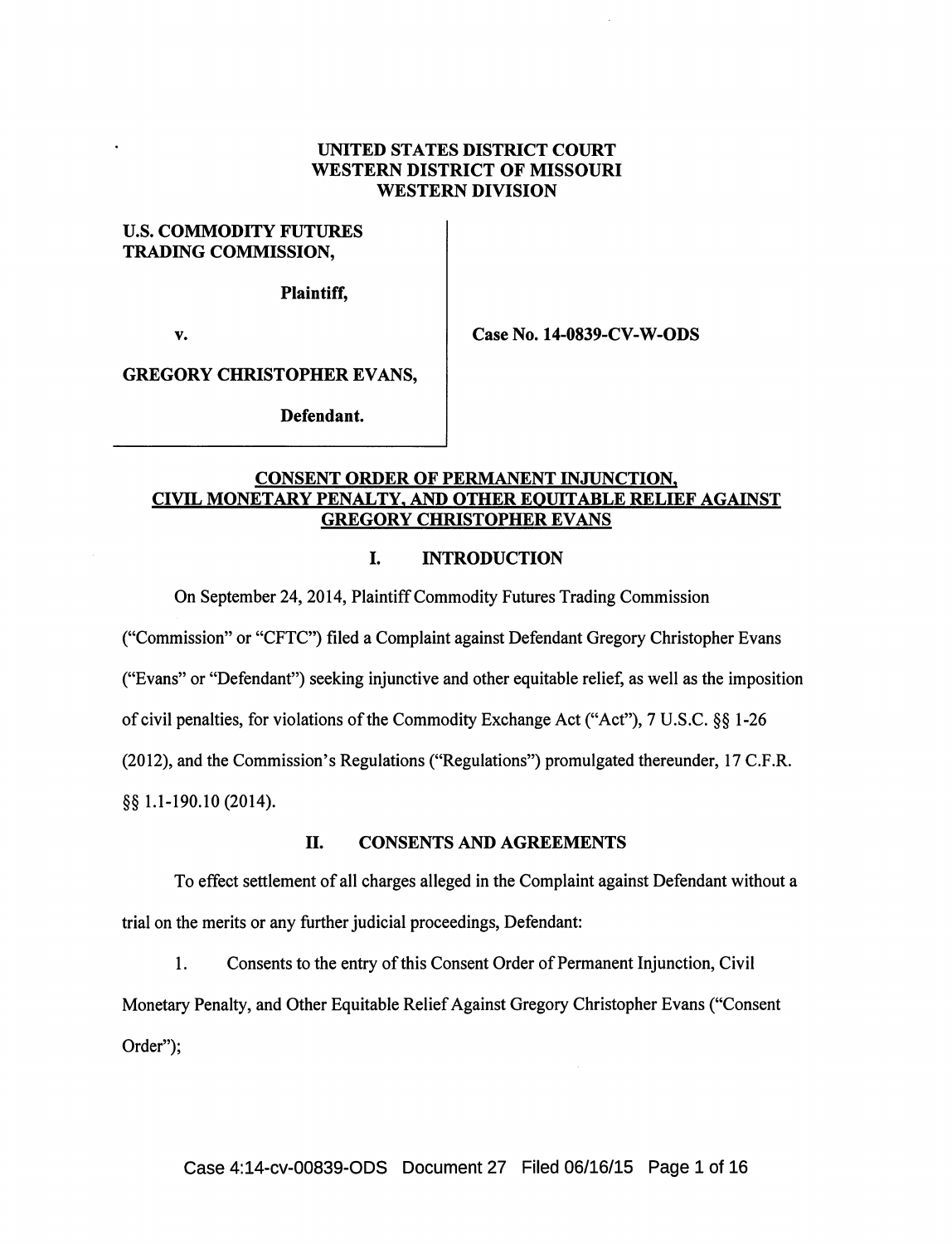2. Affirms that he has read and agreed to this Consent Order voluntarily, and that no promise, other than as specifically contained herein, or threat, has been made by the CFTC or any member, officer, agent or representative thereof, or by any other person, to induce consent to this Consent Order;

3. Acknowledges service ofthe summons and Complaint;

4. Admits the jurisdiction of this Court over him and the subject matter of this action, pursuant to Section 6c of the Act, 7 U.S.C. § 13a-1 (2012);

5. Admits the jurisdiction of the CFTC over the conduct and transactions at issue in this action, pursuant to the Act, 7 U.S.C. §§ 1-26 (2012);

6. Admits that venue properly lies with this Court, pursuant to Section 6c(e) of the Act, 7 U.S.C. § 13a-l(e) (2012);

7. Waives:

(a) Any and all claims that he may possess under the Equal Access to Justice Act, 5 U.S.C. § 504 (2012) and 28 U.S.C. § 2412 (2012), and/or the rules promulgated by the CFTC in conformity therewith, Part 148 of the Regulations, 17 C.P.R. §§ 148.1 *et seq.* (2014), relating to, or arising from, this action;

(b) Any and all claims he inay possess under the Small Business Regulatory Enforcement Fairness Act of 1996, Pub. L. No. 104-121, §§ 201-253, 110 Stat. 847, 857-868 (1996), as amended by Pub. L. No. 110-28, § 8302, 121 Stat. 112, 204-205 (2007), relating to, or arising from, this action;

(c) Any claim of Double Jeopardy based upon the institution of this action or the entry in this action of any order imposing a civil monetary penalty or any other relief, including this Consent Order; and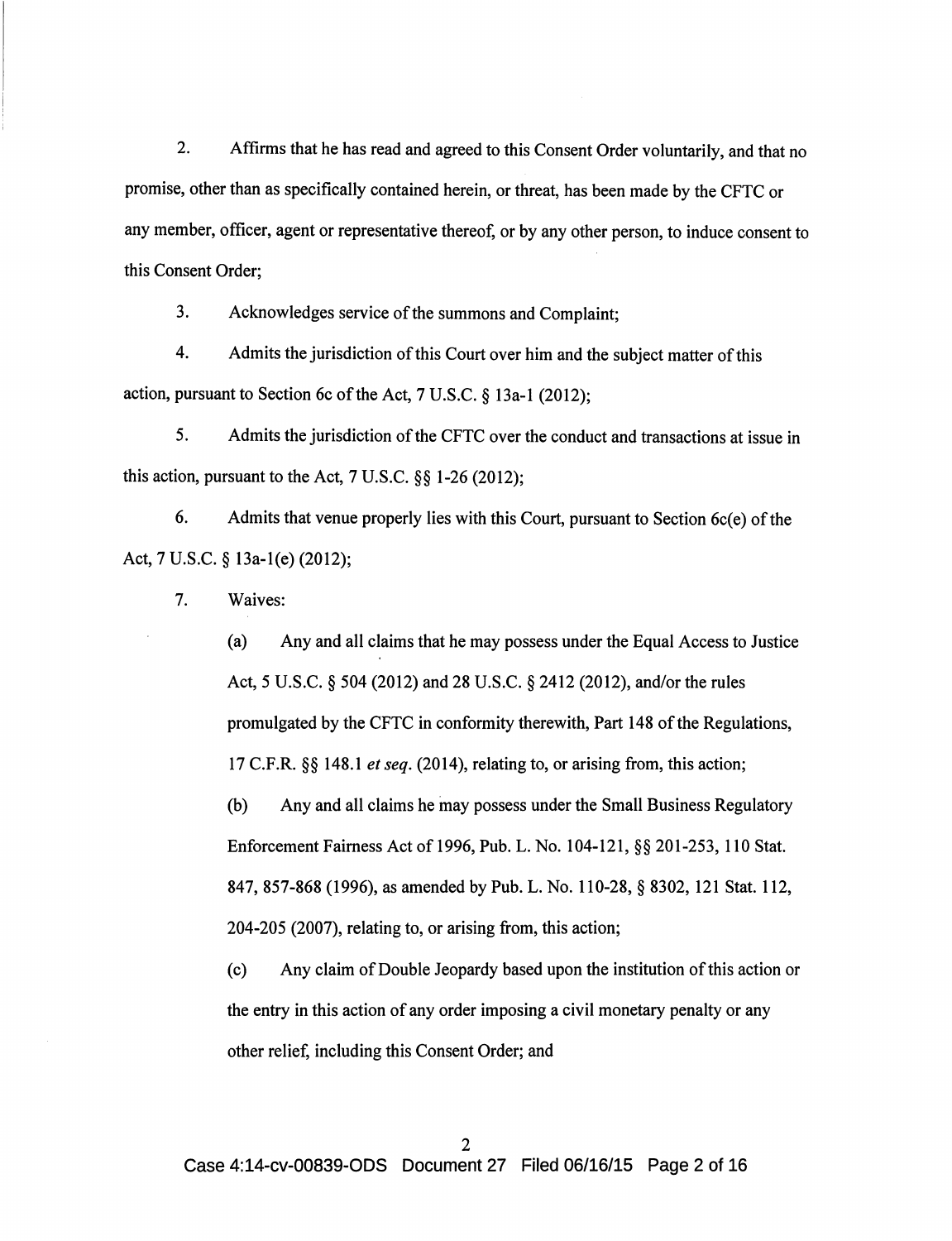(d) Any and all rights of appeal from this action;

8. Consents to the continued jurisdiction of this Court over him for the purpose of implementing and enforcing the terms and conditions of this Consent Order and for any other purpose relevant to this action, even if Defendant now or in the future resides outside the jurisdiction of this Court;

9. Agrees that he will not oppose enforcement of this Consent Order on the ground, if any exists, that it fails to comply with Rule 65(d) ofthe Federal Rules ofCivil Procedure and hereby waives any objection based thereon;

10. Agrees that neither he nor any of his agents or employees under his authority or control shall take any action or make any public statement denying, directly or indirectly, any allegation in the Complaint or the Findings of Fact or Conclusions of Law in this Consent Order, or creating or tending to create the impression that the Complaint and/or this Consent Order are without a factual basis; provided, however, that nothing in this provision shall affect his: (a) testimonial obligations, or (b) right to take legal positions in other proceedings to which the CFTC is not a party. Defendant shall undertake all steps necessary to ensure that all of his agents and/or employees under his authority or control understand and comply with this agreement;

11. By consenting to the entry of this Consent Order, neither admits nor denies the allegations of the Complaint or the Findings ofFact and Conclusions of Law in this Consent Order, except as to jurisdiction and venue, which he admits. Further, Defendant agrees and intends that the allegations contained in the Complaint and all of the Findings of Fact and Conclusions of Law contained in this Consent Order shall be taken as true and correct and be given preclusive effect, without further proof, in the course of: (a) any current or subsequent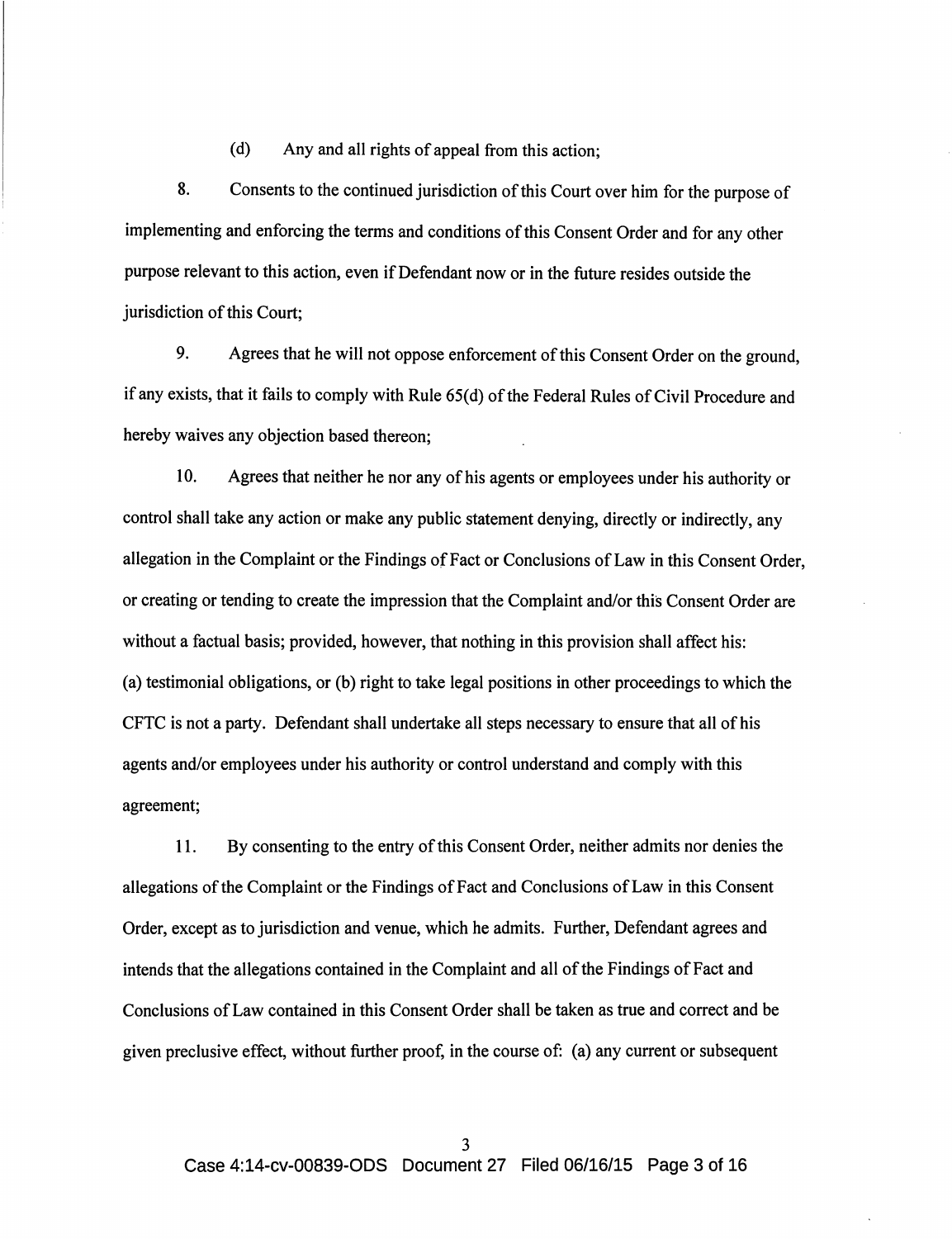bankruptcy proceeding filed by, on behalf of, or against Defendant; (b) any proceeding pursuant to Section 8a of the Act, 7 U.S.C. § 12a (2012), and/or Part 3 of the Regulations, 17 C.F.R. §§ 3.1-3.75 (2014); and/or (c) any proceeding to enforce the terms of this Consent Order. Defendant does not consent to the use of this Consent Order, or the Findings of Fact and Conclusions of Law in this Consent Order, as the sole basis for any other proceeding brought by the Commission;

12. Agrees to provide immediate notice to this Court and the CFTC by certified mail, in the manner required by paragraph 45 of Part VI of this Consent Order, of any bankruptcy proceeding filed by, on behalf of, or against him, whether inside or outside the United States; and

13. Agrees that no provision of this Consent Order shall in any way limit or impair the ability of any other person or entity to seek any legal or equitable remedy against Defendant in any other proceeding.

# ill. FINDINGS AND CONCLUSIONS

The Court, being fully advised in the premises, finds that there is good cause for the entry of this Consent Order and that there is no just reason for delay. The Court therefore directs the entry of the following Findings of Fact, Conclusions of Law, permanent injunction, civil monetary penalty, and equitable relief, pursuant to Section 6c of the Act, 7 U.S.C. § 13a-1 (2012), as set forth herein. The findings and conclusions in this Consent Order are not binding on any other party to this action.

### THE PARTIES AGREE AND THE COURT HEREBY FINDS:

### A. Findings of Fact

(1) The Parties To This Consent Order

14. Plaintiff United States Commodity Futures Trading Commission is an independent federal regulatory agency, charged by Congress with administering and enforcing

Case 4:14-cv-00839-0DS Document 27 Filed 06/16/15 Page 4 of 16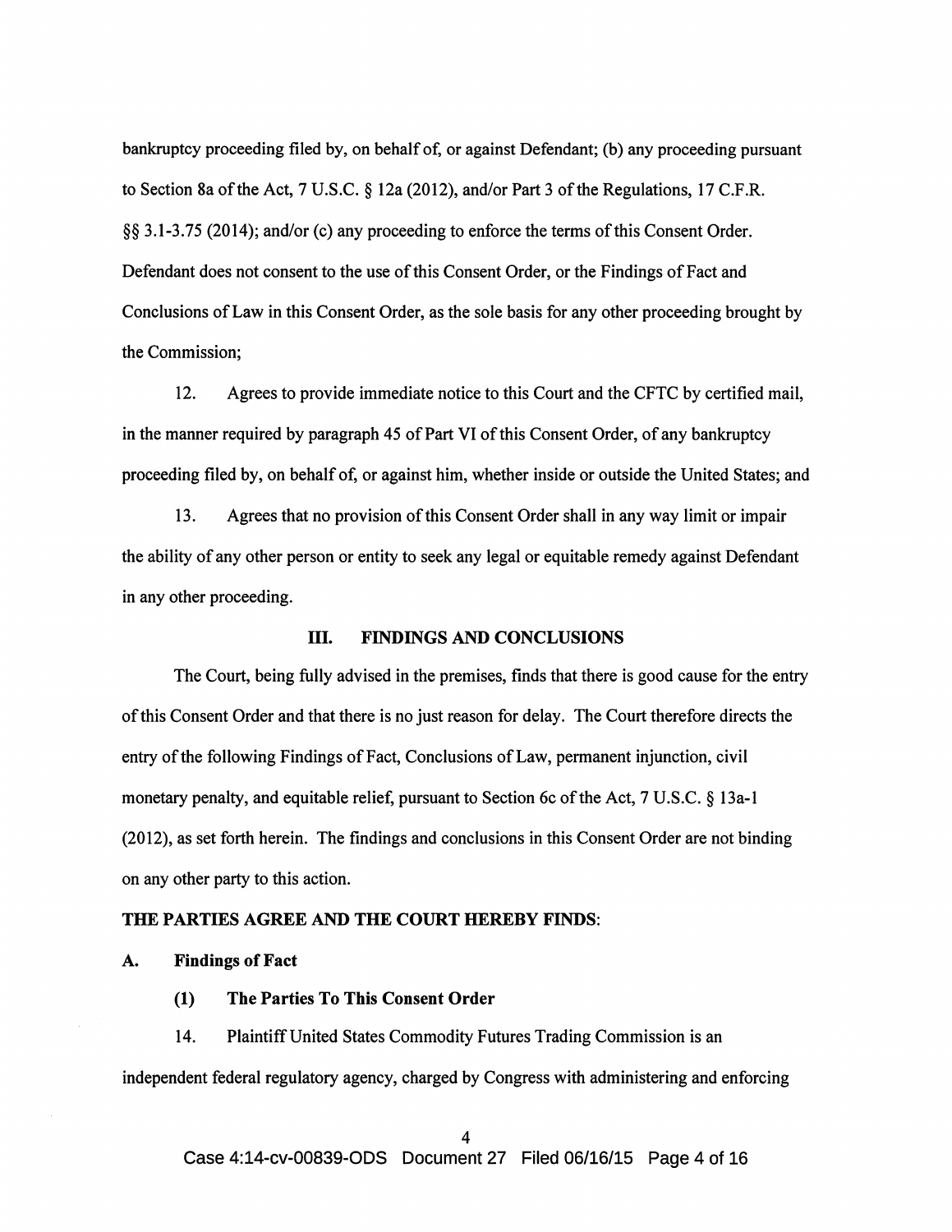the Act,  $7 \text{ U.S.C.}$  §§ 1-26 (2012), and the Regulations promulgated thereunder, 17 C.F.R. §§ 1.1-190.10 (2014).

15. Defendant Gregory Christopher Evans is a resident of Kansas City, Missouri, and between at least January 2013 through July 21, 2013 (the "relevant period"), was employed as a risk management consultant at a large futures commission merchant ("FCM") and provisionally registered swap dealer ("Swap Dealer") (the "Firm") with offices located in Kansas City, Missouri. Evans was registered as an associated person ("AP") of the FCM from November 21, 2012, until his resignation on July 21, 2013, and acted as an AP ofthe Swap Dealer during the period January 1, 2013, until his resignation on July 21, 2013.

### (2) Fraudulent Unauthorized Trades

16. As a risk management consultant, Evans entered into bilateral energy swap agreements on behalf of the Firm with the Firm's customers as counterparties. To hedge- or reduce - the risk from the swap agreements, Evans entered into futures trades on behalf of the Firm on a futures exchange using the Firm's central trading account.

17. Evans was responsible for both discretionary and non-discretionary customer accounts. A discretionary account is an arrangement by which the owner of the account provides written power of attorney to someone else, usually the broker, to buy and sell without prior approval of the account owner. A non-discretionary account is an arrangement by which a broker must obtain prior approval from the account owner to buy and sell a particular contract.

18. During the relevant period, Evans executed a strategy to hedge fluctuations in retail gasoline prices on behalf of a discretionary customer ("Customer 1").

19. During the spring of 2013, Evans's discretionary trading strategy became increasingly unprofitable and resulted in significant losses for Customer 1.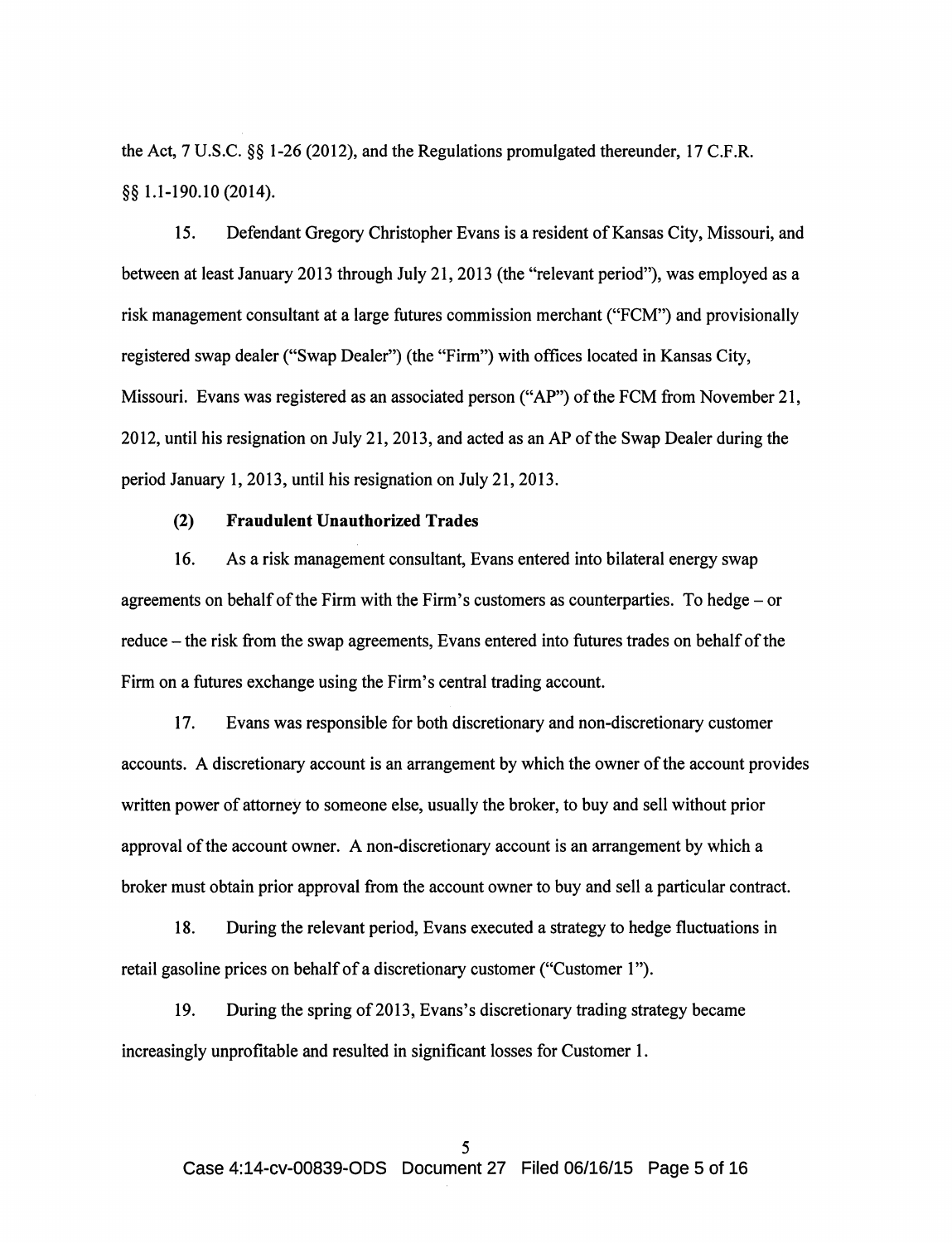20. To reduce and/or hide the losses from Customer 1 and bolster his own compensation, Evans applied reverse mark-ups to transactions for Customer 1 and a customer with a non-discretionary account ("Customer 2") and developed a scheme to engage in and conduct unauthorized trades on behalf of Customer 2.

21. The unauthorized trades entered into by Evans were bilateral NYMEX RBOB Euro Swaps, which are swaps where two counterparties agree to exchange payment in the future based on the change in price of a commodity contract, the NYMEX RBOB Euro Futures contract.

22. The final price charged by the Firm to its customers for each bilateral energy swap agreement was based on the price of the underlying futures contract, along with any "markup" or "reverse mark-up." A "mark-up" is the difference between the price the Firm paid for a futures contract and the price charged the customer for the corresponding bilateral swap agreement. Thus, a mark-up results in a profit for the Firm. Conversely, a "reverse mark-up" represents a better price for the customer for the bilateral swap agreement than the price actually paid by the Firm for the corresponding futures contract. A reverse mark-up results in a gain to the customer and a corresponding loss to the Firm.

23. As set forth in the Complaint, from May 23, 2013, to July 19, 2013, Evans knowingly executed 30 unauthorized trades on behalf of Customer 2 that, after mark-ups and reverse mark-ups, resulted in approximately \$1,213,578.94 in trading losses to Customer 2.

24. Unable to recoup these losses, Evans resigned from the Firm on July 21, 2013. Subsequently, the Firm compensated Customer 2 in full for the losses incurred as a result of Evans's unauthorized trades.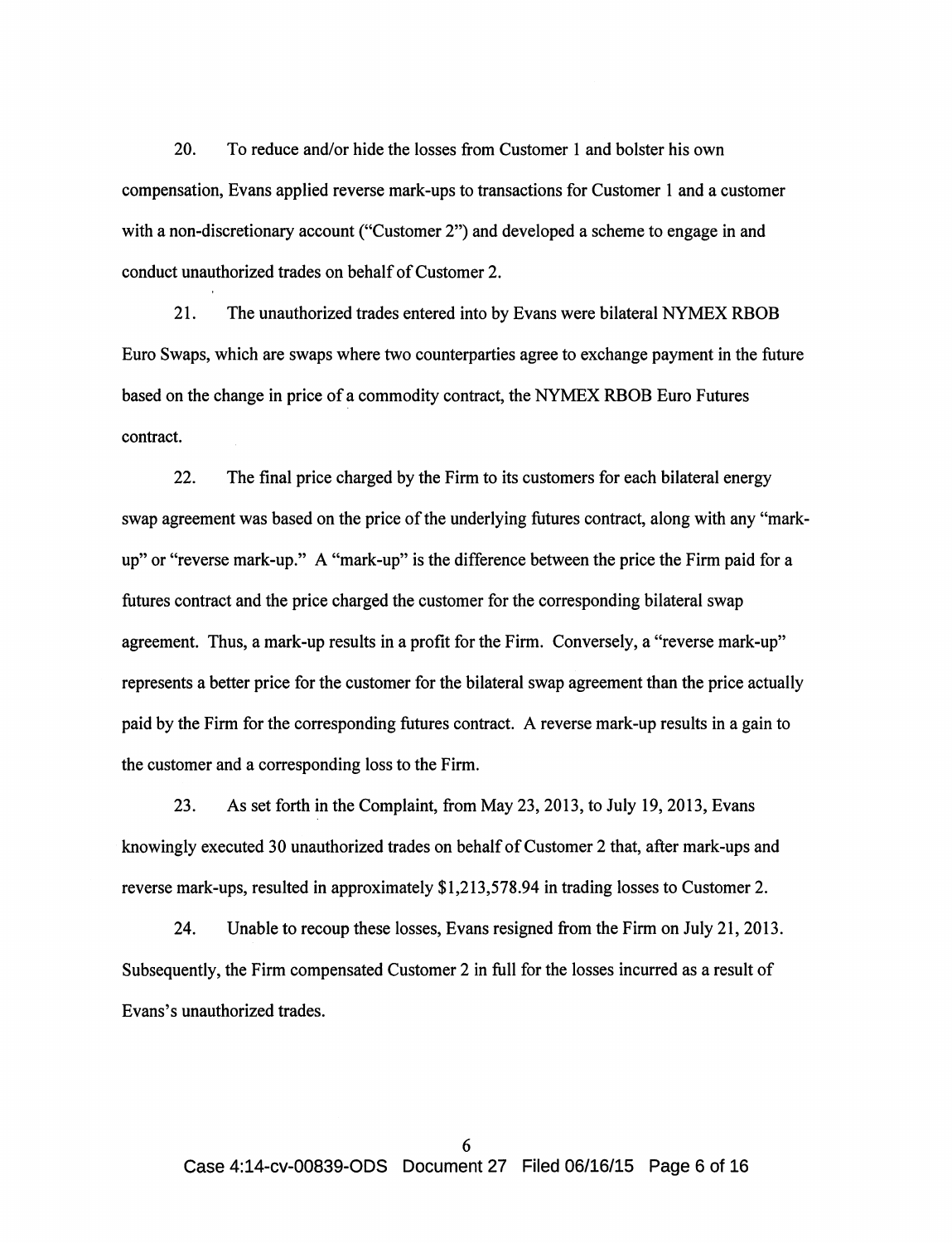### B. Conclusions of Law

### (1) Jurisdiction and Venue

25. This Court has jurisdiction over this action pursuant to Section 6c of the Act,

7 U.S.C. § 13a-1 (2012), which provides that whenever it shall appear to the CFTC that any person has engaged, is engaging, or is about to engage in any act or practice constituting a violation of any provision of the Act or any rule, regulation, or order promulgated thereunder, the CFTC may bring an action in the proper district court of the United States against such person to enjoin such act or practice, or to enforce compliance with the Act, or any rule, regulation or order thereunder.

26. Venue properly lies with this Court pursuant to Section 6c(e) of the Act, 7 U.S.C.  $\S$  13a-1(e) (2012), because the acts and practices in violation of the Act occurred within this District.

## (2) Fraud by Unauthorized Trading in Violation of Sections  $4b(a)(2)$  and  $6(c)(1)$ of the Act and Regulation 180.1

27. Section  $4b(a)(2)(A)$ , (C) of the Act, 7 U.S.C. §  $6b(a)(2)(A)$ , (C) (2012), makes it unlawful for any person, in or in connection with any order to make, or the making of, any swap, that is made, or to be made, for or on behalf of, or with, any other person, other than on or subject to the rules of a designated contract market

> (A) to cheat or defraud or attempt to cheat or defraud the other person;

> > \*\*\*

(C) willfully to deceive or attempt to deceive the other person by any means whatsoever in regard to any order or contract or the disposition or execution of any order or contract, or in regard to any act of agency performed, with respect to any order or contract for or ... with the other person[.]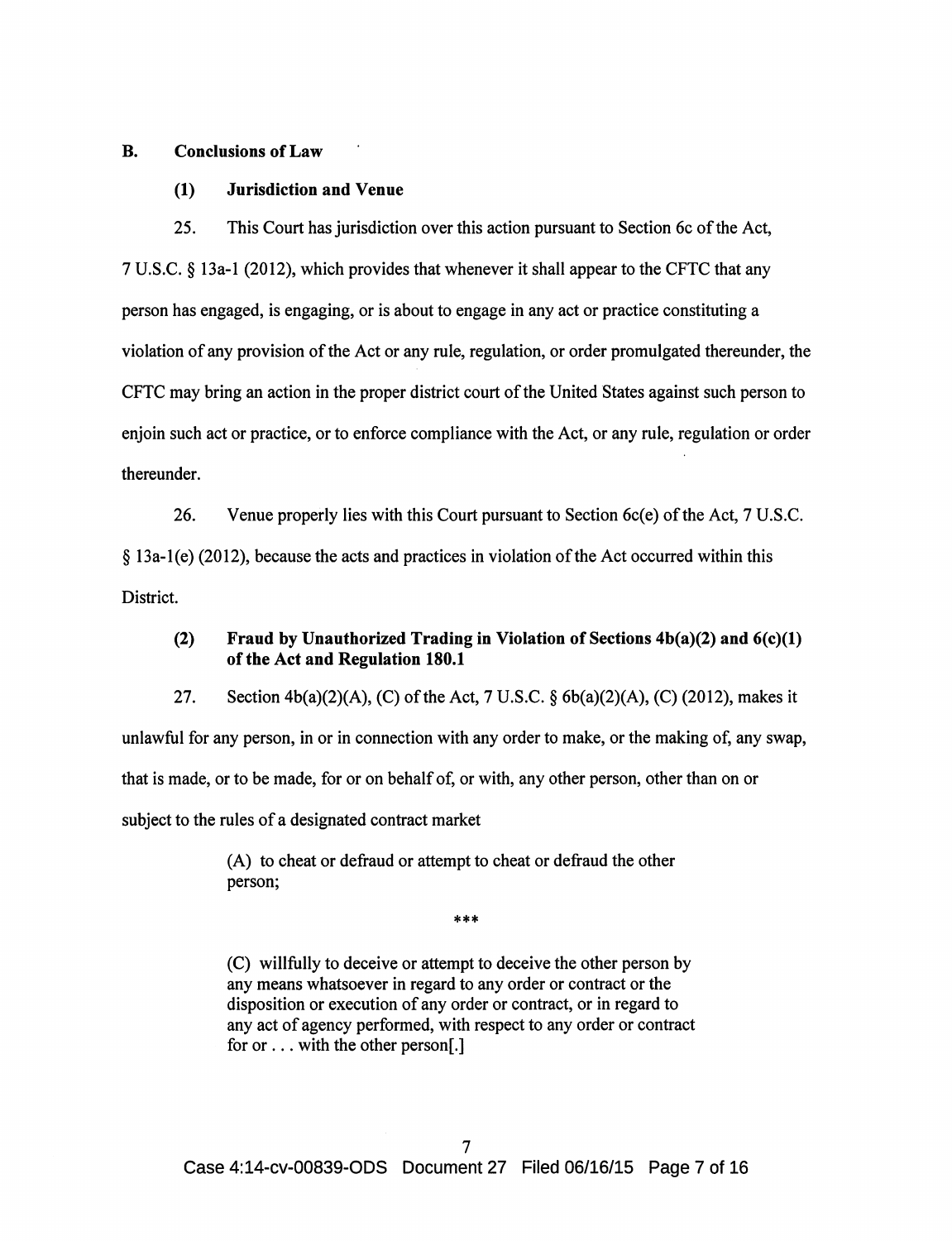28. Section  $6(c)(1)$  of the Act, 7 U.S.C. § 9(1) (2012), provides, in relevant part:

It shall be unlawful for any person, directly or indirectly, to use or employ, or attempt to use or employ, in connection with any swap ... any manipulative or deceptive device or contrivance, in contravention of such rules and regulations as the Commission shall promulgate ...

29. Regulation 180.1(a), 17 C.F.R.  $\S$  180.1(a) (2014), was promulgated pursuant to

Section  $6(c)(1)$  of the Act and provides, in relevant part:

It shall be unlawful for any person, directly or indirectly, in connection with any swap ... to intentionally or recklessly:

(1) Use or employ, or attempt to use or employ, any manipulative device, scheme, or artifice to defraud;

(2) Make, or attempt to make, any untrue or misleading statement of a material fact or to omit to state a material fact necessary in order to make the statements made not untrue or misleading;

(3) Engage, or attempt to engage, in any act, practice, or course of business, which operates or would operate as a fraud or deceit upon any person ....

30. By the conduct described in the foregoing paragraphs, Defendant violated

Sections  $4b(a)(2)(A)$ , (C), and  $6(c)(1)$  of the Act, 7 U.S.C. §§  $6b(a)(2)(A)$ , (C), 9(1) (2012), and

Regulation 180.1(a), 17 C.F.R.  $\S$  180.1(a) (2014), by knowingly: (i) effecting swap transactions

for Customer 2's non-discretionary account without obtaining Customer 2's authorization to

effect those transactions; and (ii) willfully omitting material facts, including but not limited to,

the swap transactions Evans effected, the profits and losses incurred by those transactions, and

the magnitude of the risks to which Evans subjected the customer's account.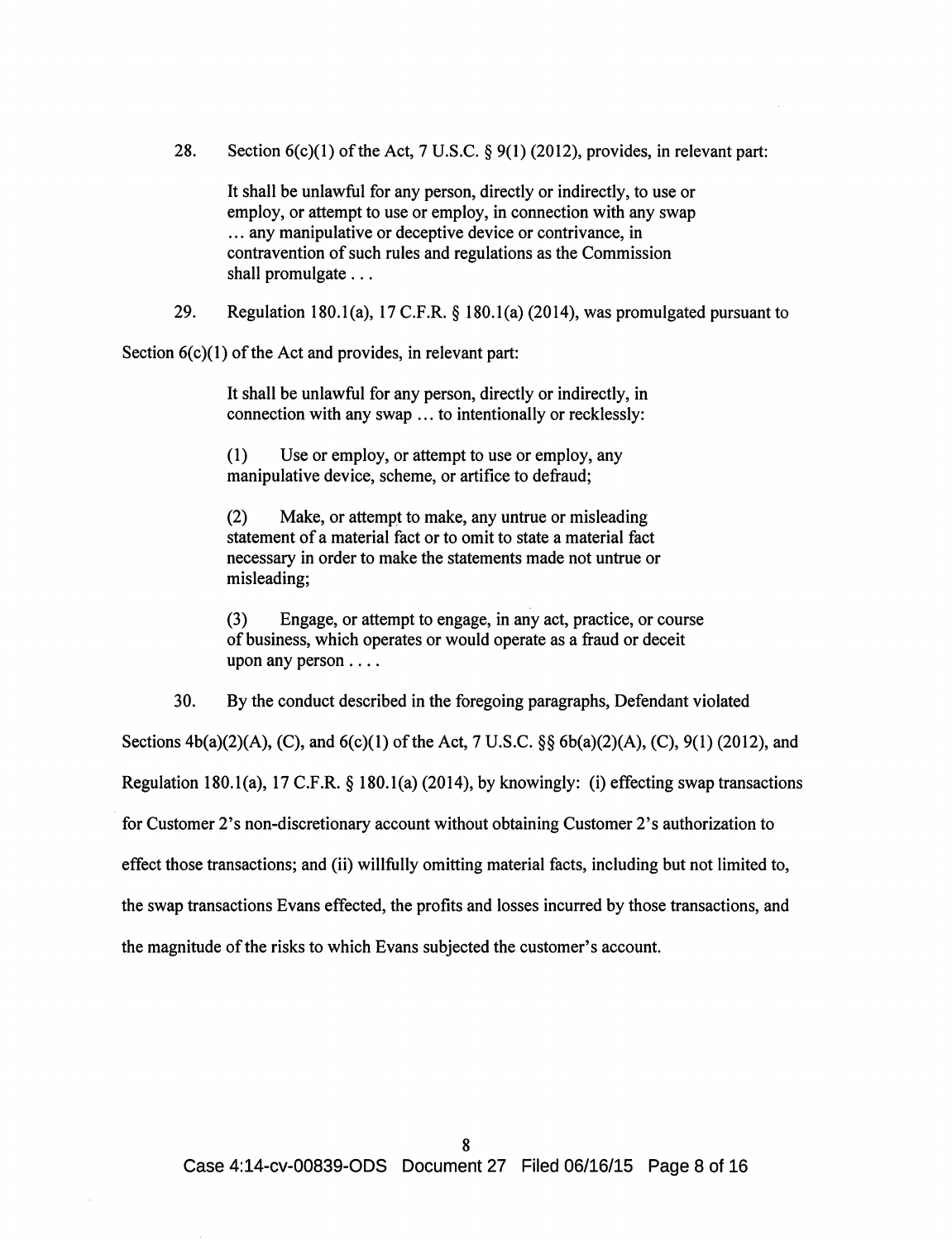### (3) Fraud in Violation of the External Business Conduct Standards for Swap Dealers (Regulation 23.410(a)(3))

31. Regulation  $23.410(a)(3)$  makes it unlawful for any swap dealer or major swap participant to "engage in any act, practice, or course of business that is fraudulent, deceptive, or manipulative." 17 C.F.R. § 23.410(a)(3) (2014).

32. Regulation 23.401(d) defines "swap dealer" for the purposes of the Business Conduct Standards, *see generally* 17 C.F.R. pt.23, subpart H (2014), as "any person defined in Section 1a(49) of the Act and  $\S 1.3$  of this chapter and, as appropriate in this subpart, any person acting for or on behalf of a swap dealer, including an associated person defined in Section 1a(4) ofthe Act." 17 C.P.R. § 23.410(d) (2014). Section 1a(4) of the Act defines an "associated person of a swap dealer" in relevant part as "a person who is associated with a swap dealer ... as ... [an] employee, or agent (or any person occupying a similar status or performing similar functions), in any capacity that involves (i) the solicitation or acceptance of swaps." 7 U.S.C.  $§ 1(a)(4)(A) (2012).$ 

33. The Firm provisionally registered with the CFTC as a swap dealer effective December 31,2012.

34. During the relevant period and in connection with the facts alleged herein, Defendant acted as an AP of a swap dealer because he engaged in the solicitation or acceptance of swaps on behalfofthe Firm. *See* 7 U.S.C. § 1a(4)(A)(2012).

35. By the conduct described in the foregoing paragraphs, Defendant violated Regulation 23.410(a)(3), 17 C.F.R. § 23.410(a)(3) (2014), by: (i) knowingly effecting swap transactions with a counter-party, Customer 2, without obtaining its authorization to effect those transactions; and (ii) willfully omitting material facts, including, but not limited to, the swap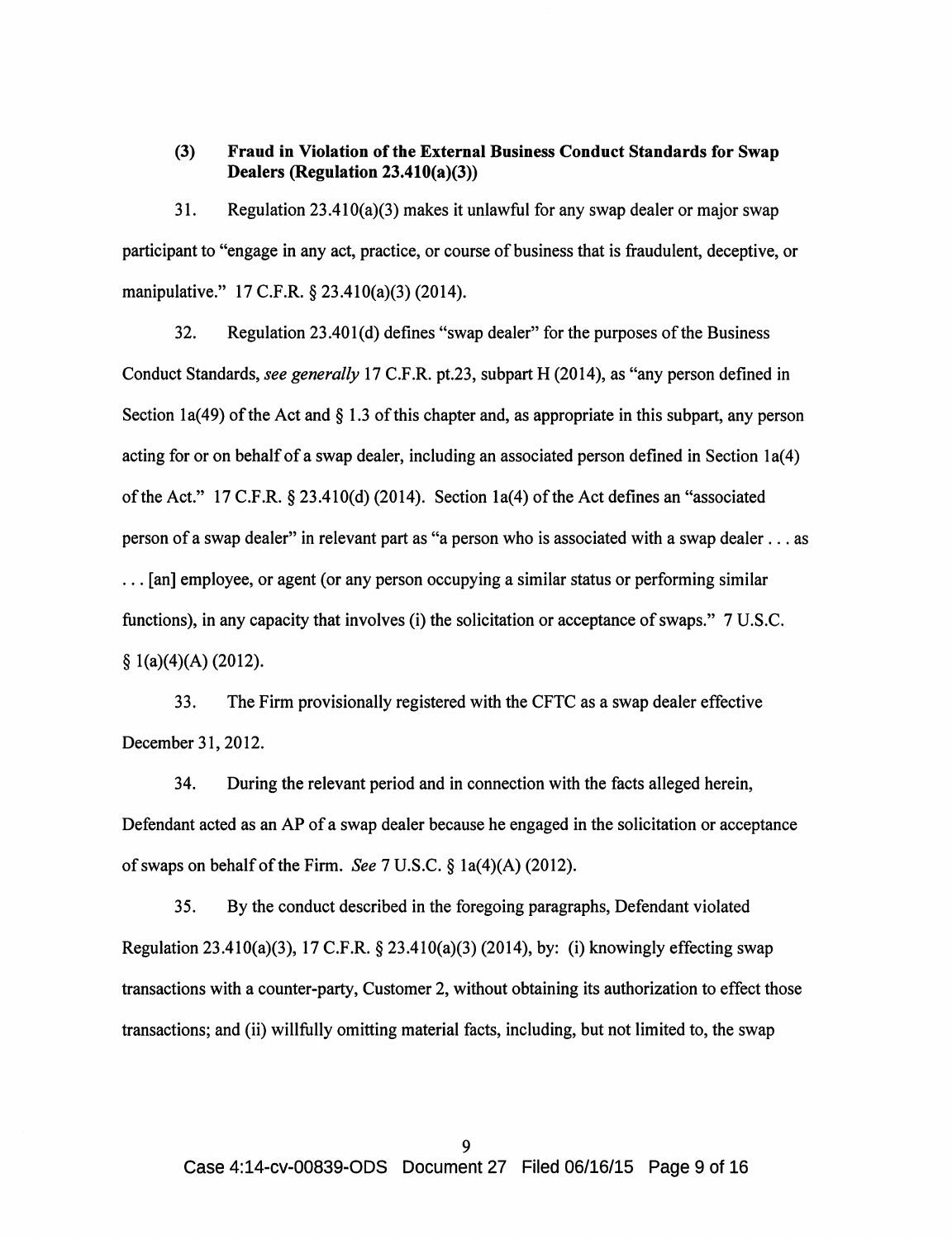transactions he effected, the profits and losses incurred by those transactions, and the magnitude of the risks to which he subjected Customer 2's account.

### (4) Unauthorized Swap Transactions in Violation of Regulation 166.2

36. Regulation 166.2, 17 C.F.R. § 166.2 (2014), makes it unlawful for an AP of an FCM to effect a transaction in a commodity interest for a customer account unless, before the transaction: (i) the customer has specifically authorized the AP to effect the transaction by specifying the precise commodity interest to be purchased or sold and the exact amount, or (ii) the customer has executed a written authorization (e.g., a "power of attorney") for the AP to trade without the customer's specific authorization.

37. As set forth in Regulation 1.3(yy)(4), 17 C.F.R. § 1.3(yy)(4) (2014), a commodity interest includes swaps as defined in the Act. Regulation 166.2, 17 C.F.R. § 166.2 (2014), requires that APs ofFCMs effect only those transactions related to commodity interests that have been specifically authorized.

38. By the conduct described in the foregoing paragraphs, Defendant violated Regulation 166.2, 17 C.F.R. § 166.2 (2014), by effecting swap transactions for Customer 2's non-discretionary account without obtaining Customer 2's authorization to effect those transactions, while registered as an AP of an FCM.

39. Unless restrained and enjoined by this Court, there is a reasonable likelihood that Defendant will continue to engage in the acts and practices alleged in the Complaint and in similar acts and practices in violation of the Act and Regulations.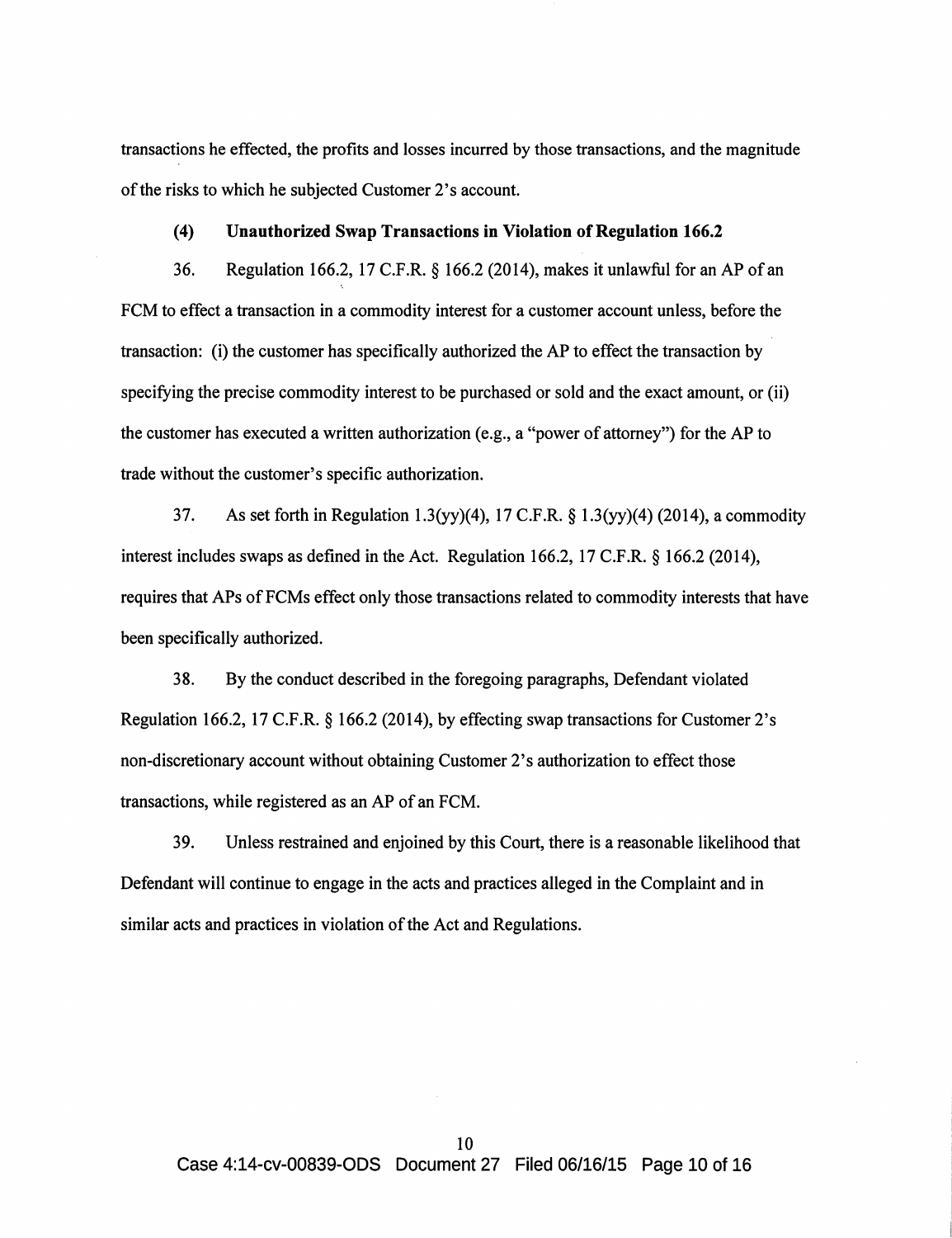#### IV. PERMANENT INJUNCTION

#### IT IS HEREBY ORDERED THAT:

40. Based upon and in connection with the foregoing conduct, pursuant to Section 6c ofthe Act, 7 U.S.C. § 13a-1 (2012), Defendant is permanently restrained, enjoined, and prohibited from directly or indirectly:

> (a) Cheating, defrauding, or deceiving, or attempting to cheat, defraud, or deceive other persons in or in connection with any order to make, or the making of, any contract of sale of any commodity for future delivery, or swap, that is made, or to be made, for or on behalf of, or with, any other person in violation of Section  $4b(a)(2)(A)$ , (C) of the Act, 7 U.S.C. §  $6b(a)(2)(A)$ , (C) (2012);

(b) Using or employing, or attempting to use or employ, in connection with any swap, or a contract of sale of any commodity in interstate commerce, or for future delivery on or subject to the rules of any registered entity, any manipulative or deceptive device or contrivance in violation of Section  $6(c)(1)$  of the Act, 7 U.S.C. § 9(1) (2012), and Regulation 180.l(a)(1), 17 C.F.R. § 180.l(a) (2014);

(c) While acting as an AP of an FCM, effecting a transaction in a commodity interest for a customer account unless, before the transaction: (i) the customer has specifically authorized the AP to effect the transaction by specifying the precise commodity interest to be purchased or sold and the exact amount, or (ii) the customer has executed a written authorization *(e.g.,* a "power of attorney") for the AP to trade without the customer's specific authorization, in violation of Regulation 166.2, 17 C.F.R. § 166.2 (2014);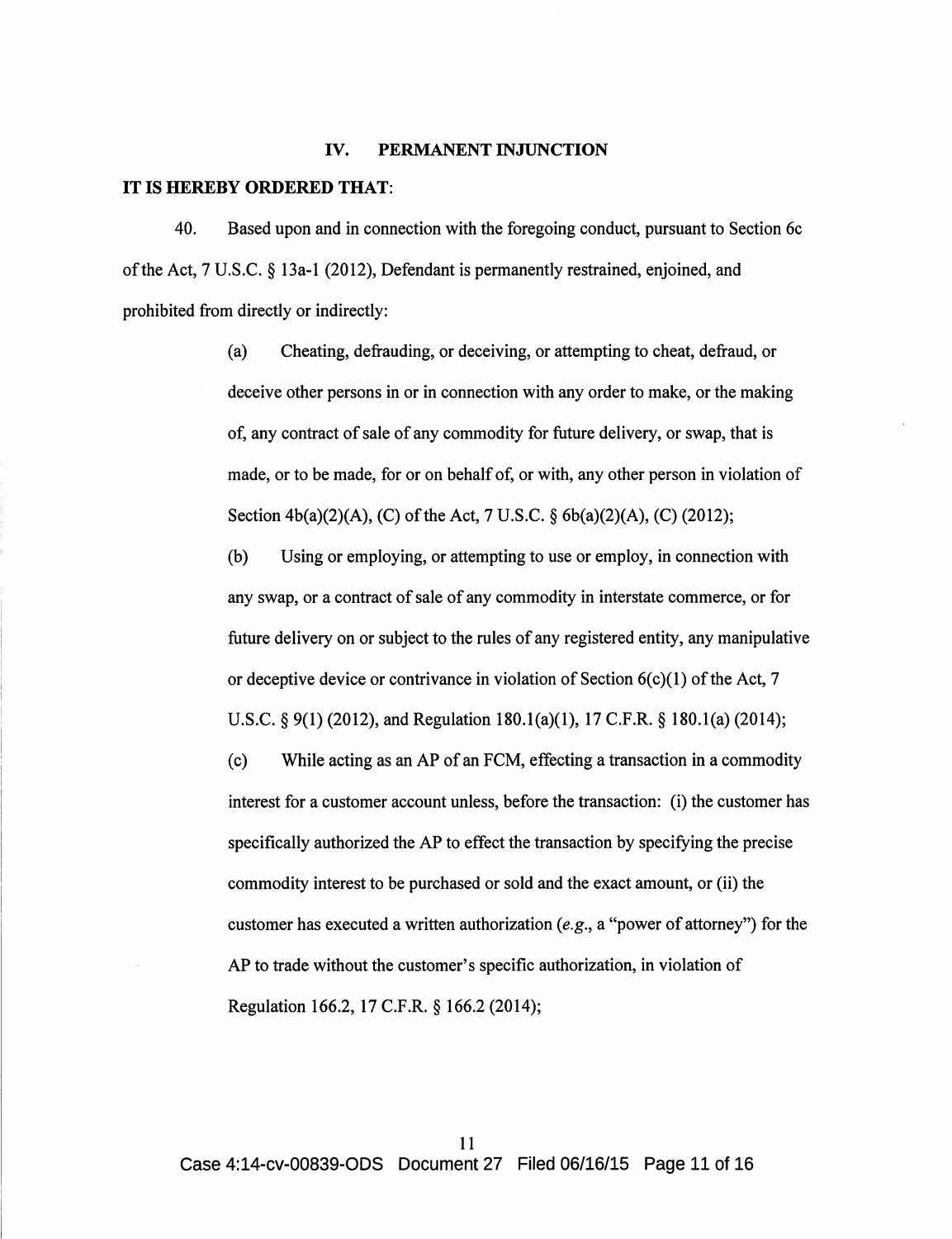(d) While acting as an AP of a swap dealer, engaging in any act, practice, or course of business that is fraudulent, deceptive, or manipulative in violation of Regulation 23.410(a)(3), 17 C.F.R. § 23.410(a)(3) (2014).

41. Defendant is also permanently restrained, enjoined, and prohibited from directly or indirectly:

> (a) Trading on or subject to the rules of any registered entity (as that term is defined in Section 1a(40) of the Act, 7 U.S.C.  $\S$  1a(40) (2012));

(b) Entering into any transactions involving "commodity interests" (as that term is defined in Regulation 1.3(yy), 17 C.F.R.  $\S$  1.3(yy) (2014)) for his own personal account or for any account in which he has a direct or indirect interest;

(c) Having any commodity interests traded on his behalf;

(d) Controlling or directing the trading for or on behalf of any other person or entity, whether by power of attorney or otherwise, in any account involving commodity interests;

(e) Soliciting, receiving, or accepting any funds from any person for the purpose of purchasing or selling any commodity interests;

(f) Applying for registration or claiming exemption from registration with the Commission in any capacity, and engaging in any activity requiring such registration or exemption from registration with the Commission, except as provided for in Regulation 4.14(a)(9), 17 C.F.R. § 4.14(a)(9) (2014); and/or

(g) Acting as a principal (as that term is defined in Regulation 3.l(a), 17 C.F.R. § 3.1(a) (2014)), agent or any other officer or employee of any person (as that term is defined in Section 1a(38) of the Act,  $7 \text{ U.S.C.}$  § 1a(38) (2012)),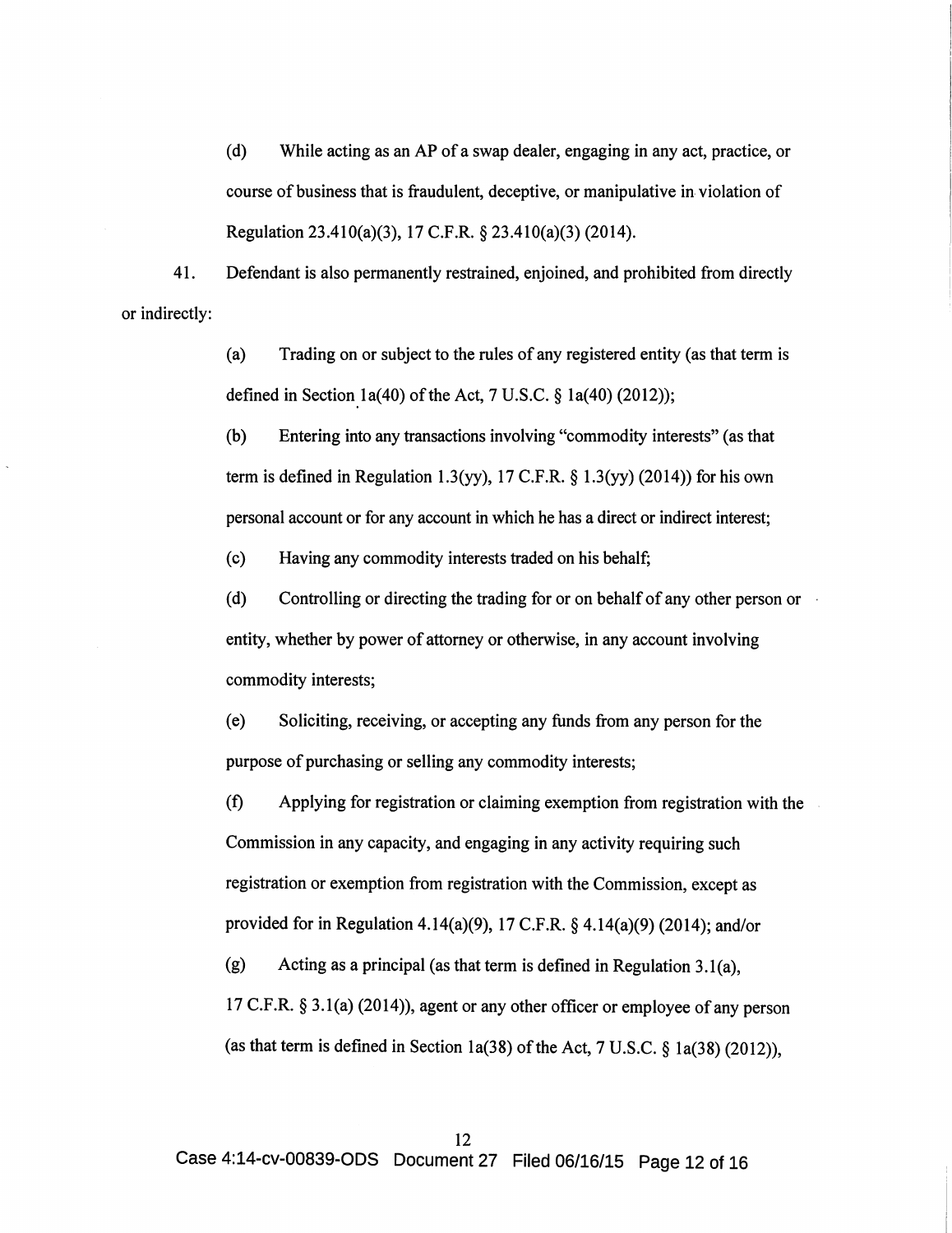registered, exempted from registration or required to be registered with the CFTC except as provided for in Regulation 4.14(a)(9), 17 C.F.R.  $\S$  4.14(a)(9) (2014).

# V. CIVIL MONETARY PENALTY

42. Defendant shall pay a civil monetary penalty in the amount of one million two hundred thousand dollars (\$1,213,578.94) ("CMP Obligation"), plus post-judgment interest. Post-judgment interest shall accrue on the CMP Obligation beginning on the date of entry of this Consent Order and shall be determined by using the Treasury Bill rate prevailing on the date of entry of this Consent Order pursuant to  $28$  U.S.C. § 1961 (2012).

43. Defendant shall pay his CMP Obligation by electronic funds transfer, U.S. postal money order, certified check, bank cashier's check, or bank money order. If payment is to be made other than by electronic funds transfer, then the payment shall be made payable to the Commodity Futures Trading Commission and sent to the address below:

> Commodity Futures Trading Commission Division of Enforcement ATTN: Accounts Receivables DOT/FAA/MMAC/AMZ-341 CFTC/CPSC/SEC 6500 S. MacArthur Blvd. Oklahoma City, OK 73169 (405) 954-7262 office (405) 954-1620 fax nikki.gibson@faa.gov

If payment by electronic funds transfer is chosen, Defendant shall contact Nikki Gibson or her successor at the address above to receive payment instructions and shall fully comply with those instructions. Defendant shall accompany payment of the CMP Obligation with a cover letter that identifies Defendant and the name and docket number of this proceeding. Defendant shall simultaneously transmit copies of the cover letter and the form of payment to the Chief Financial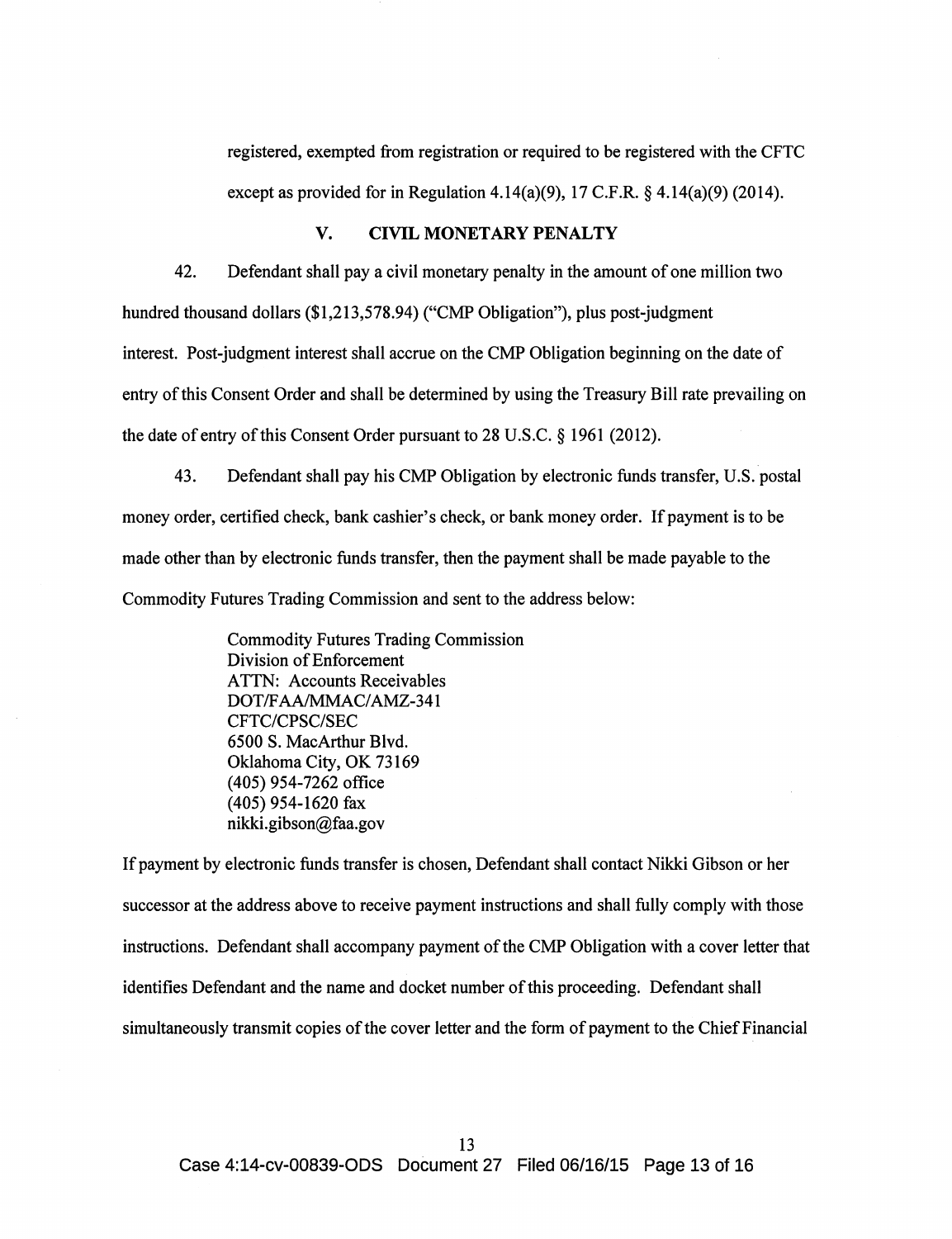Officer, Commodity Futures Trading Commission, Three Lafayette Centre, 1155 21st Street NW, Washington, DC 20581.

44. Partial Satisfaction: Acceptance by the CFTC of any partial payment of the Defendant's CMP Obligation shall not be deemed a waiver of his obligation to make further payments pursuant to this Consent Order, or a waiver of the CFTC's right to seek to compel payment of any remaining balance.

### VI. MISCELLANEOUS PROVISIONS

45. Notice: All notices required to be given by any provision in this Consent Order shall be sent certified mail, return receipt requested, as follows:

Notice to CFTC:

Director of Enforcement U.S. Commodity Futures Trading Commission 1155 21st Street NW Washington, DC 20581

Notice to Defendant Gregory Evans:

Gregory Evans 6709 N. Fisk Ave. Kansas City, MO 64151

All such notices to the CFTC shall reference the name and docket number of this action.

46. Change of Address/Phone: Until such time as Defendant satisfies in full his CMP Obligation as set forth in this Consent Order, Defendant shall provide written notice to the CFTC by certified mail of any change to his telephone number and mailing address within ten (10) calendar days of the change.

47. Entire Agreement and Amendments: This Consent Order incorporates all of the terms and conditions of the settlement among the parties hereto to date. Nothing shall serve to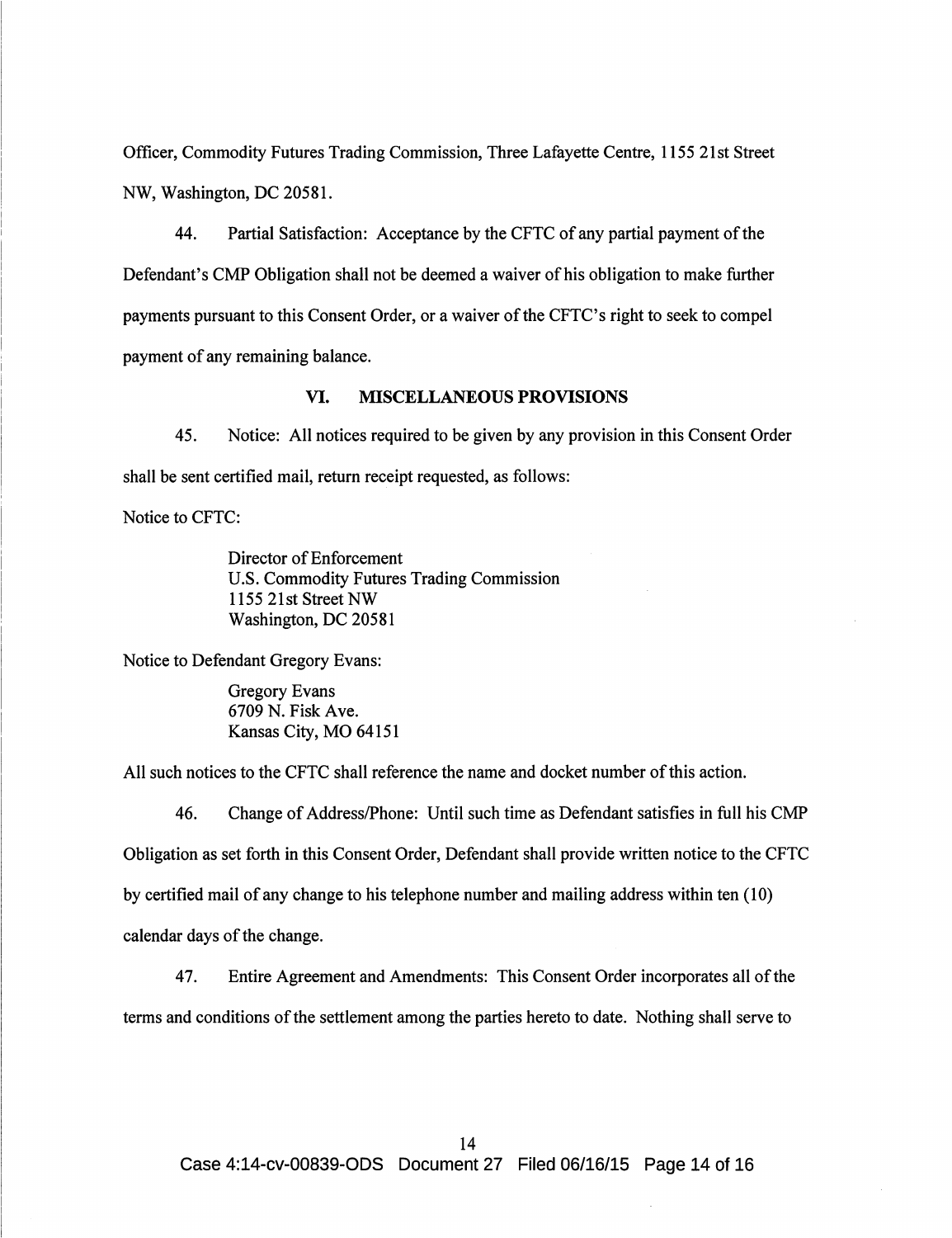amend or modify this Consent Order in any respect whatsoever, unless: (a) reduced to writing; (b) signed by all parties hereto; and (c) approved by order of this Court.

48. Invalidation: If any provision of this Consent Order or if the application of any provision or circumstance is held invalid, then the remainder of this Consent Order and the application of the provision to any other person or circumstance shall not be affected by the holding.

49. Waiver: The failure of any party to this Consent Order at any time to require performance of any provision of this Consent Order shall in no manner affect the right of the party at a later time to enforce the same or any other provision of this Consent Order. No waiver in one or more instances of the breach of any provision contained in this Consent Order shall be deemed to be or construed as a further or continuing waiver of such breach or waiver of the breach of any other provision of this Consent Order.

50. Continuing Jurisdiction of this Court: This Court shall retain jurisdiction of this action to ensure compliance with this Consent Order and for all other purposes related to this action, including any motion by Defendant to modify or for relief from the terms of this Consent Order.

51. Injunctive and Equitable Relief Provisions: The injunctive and equitable relief provisions of this Consent Order shall be binding upon Defendant, upon any person under his authority or control, and upon any person who receives actual notice of this Consent Order, by personal service, e-mail, facsimile or otherwise insofar as he or she is acting in active concert or participation with Defendant.

52. Counterparts and Facsimile Execution: This Consent Order may be executed in two or more counterparts, all of which shall be considered one and the same agreement and shall

Case 4:14-cv-00839-0DS Document 27 Filed 06/16/15 Page 15 of 16

#### 15